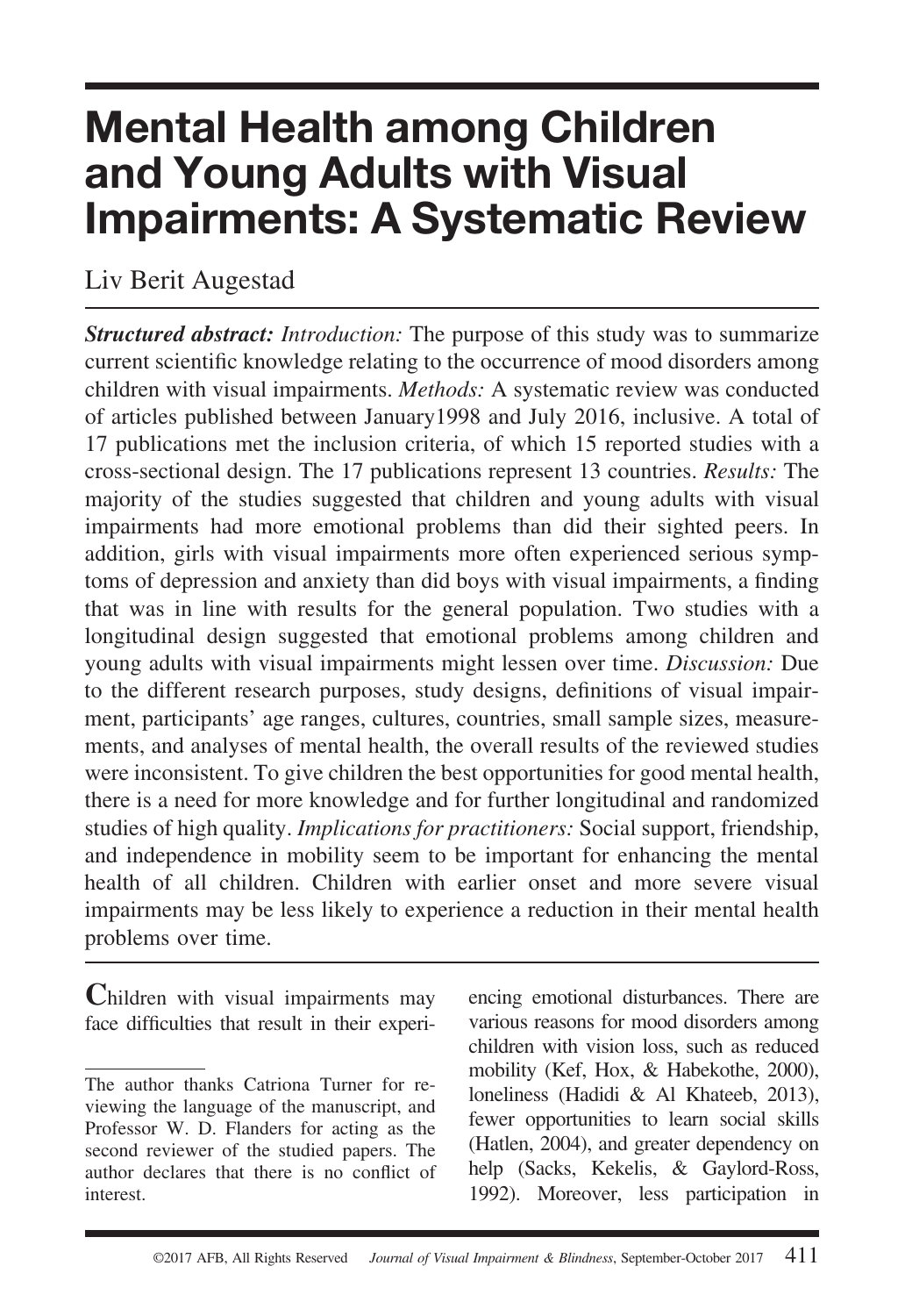leisure-time activities may contribute to children having an increased risk of mood disorders (Augestad & Jiang, 2015; Brunes, Flanders, & Augestad, 2015). Additionally, children with vision loss may find it hard to predict other people's behavior and reactions from their facial expressions of their emotions (Pinquart & Pfeiffer, 2013).

The prevention of mood disorders and promotion of good mental health are important for all children (Grønmo & Augestad, 2007). In the *Diagnostic and Statistical Manual of Mental Disorders,* 5th Edition, *mood* is defined as a pervasive and sustained emotion that colors people's perceptions of the world (American Psychiatric Association, 2013). Common examples of mood disorders include depression, extreme elation, anger, and anxiety. Self-awareness of an impairment and perceived psychosocial functioning may be important for personal well-being. Furthermore, social competence is associated with interpersonal functioning and communication, and social cognition deficits may be linked to depression (Bora & Berk, 2016).

The most prevalent types of mood disorders are depressive disorders, which are characterized by persistent and severe low mood or loss of enjoyment and interest, and are associated with suffering and functional impairment (Bora & Berk, 2016). The American Psychiatric Association (2013, p. 155) states: "The common features of all the depressive disorders are the presence of sad, empty, or irritable mood, accompanied by somatic and cognitive changes that significantly affect the individual's capacity to function." Depression may affect  $10-15\%$  of adolescents, and girls are much more likely to

be diagnosed with depression than are boys (Bradley, 2001).

According to the American Psychiatric Association (2013, p. 189), "Anxiety disorders include disorders that share features of excessive fear and anxiety and related behavior disturbances. Fear is the emotional response to real or perceived imminent threat, whereas anxiety is the anticipation of future threat." Further, the American Psychiatric Association divides anxiety disorders according to their diagnostic characteristics: separation anxiety disorders, selective mutism, specific phobias, social anxiety disorders, panic disorders, agoraphobia, generalized anxiety disorders, and anxiety disorders due to other medical conditions (American Psychiatric Association, 2013). Anxiety and mood disorders are among the more common emotional disorders in youths, and may affect 5–15% of children and adolescents (Bradley, 2001).

In cases where children and young adults with visual impairments are particularly prone to experiencing mood disorders, it is important for them to receive early intervention services as soon as these are identified in order to promote optimal mental health. The published literature on the occurrence of mood disorders among children and young adults with visual impairments contains contradictory evidence. It is plausible that people with visual impairments are more likely to experience problems with functioning, which may lead to them experiencing depression and anxiety. Since the early onset of depression is a precursor to serious mental health problems and psychological dysfunction in adulthood (Reynolds, 1994), it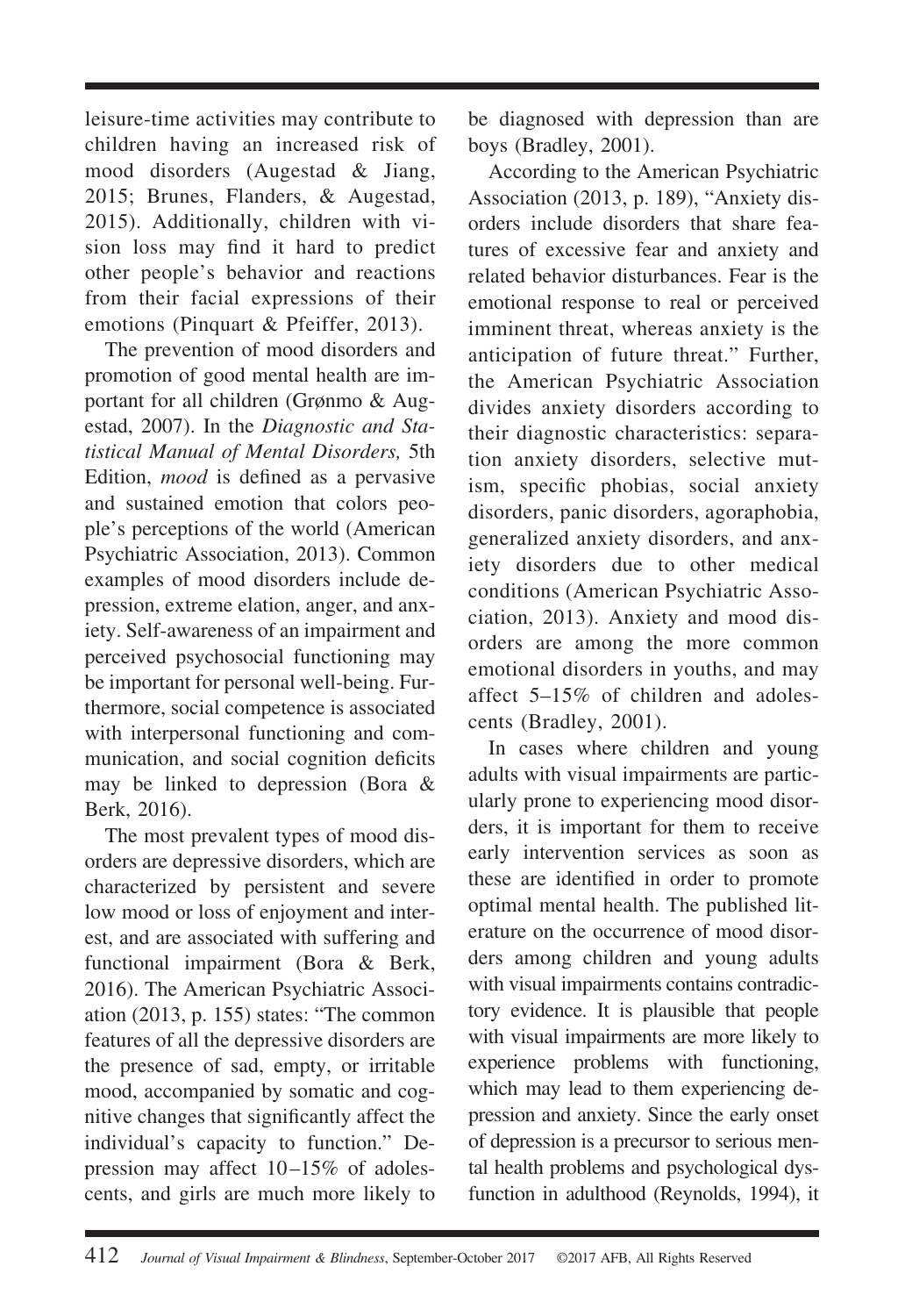is important to examine this literature closely so as to develop strategies to prevent the dysfunction.

After searching the literature, I found one systematic review related to the psychological adjustment of children and youths who are visually impaired (Ammerman, Van Hasselt, & Hersen, 1986), one on rehabilitation methods for children with low vision (Chavda, Hodge, Si, & Diab, 2014), and one related to the management of sleep disorders in children with visual impairments (Khan et al., 2011). In addition, I found one meta-analysis related to adults and psychological well-being in individuals with visual impairments and those without it (Pinquart & Pfeiffer, 2011).

Due to the paucity of research, I considered it important to carry out a systematic review, since practical clinical work should be based on scientific evidence. If children with vision loss are more vulnerable to developing mood disorders, relevant interventions need to be developed. The purpose of this review was to summarize the current knowledge of the occurrence of mood disorders among children and young adults with visual impairments.

# **Methods**

## **SEARCH STRATEGY**

To identify relevant published articles, I searched the databases PsycNET, PsycArticles, PsycINFO, SCOPUS, PubMed, ERIC, MEDLINE, Google Scholar, and Web of Science using the following search terms: visual impairment, blind, low vision, emotional problems, mental disorders, mood disorders, fear, depression, and anxiety.

#### **CRITERIA FOR INCLUSION AND EXCLUSION**

I included studies of children and young adults with visual impairments in the age range 5 to 20 years, with one exception: the study by Ishtiaq, Chaudhary, Rana, and Jamil (2016) was included because the mean age of the study sample was 17 years (10 to 22 years). The reason for the wide age range was to include studies of children of school age. Children with severe visual impairments may have major problems with accessing information, and where possible they may use additional years to graduate from high school (Adak, Yurtay, & Yurtay, 2015). I included articles written in English, published between January 1, 1998, and July 31, 2016, inclusive, which reported studies of humans with original data collection and were peer-reviewed literature. The search yielded 85 articles. I then read and manually searched their reference lists, from which I found a further five articles. I excluded articles on children and young adults who had visual impairments as well as comorbidity or multiple disabilities (10 articles). I also excluded studies with only one subject, studies focusing mainly on social support, social interaction, or psychosocial adjustment, studies not based on collected data, and studies that were duplicated in the searched databases (63 articles). Thus, 17 studies were included in the review.

#### **DATA EXTRACTION**

I used a standardized protocol and reporting form to abstract the following data from each publication: name or names of the authors, year of publication, country in which the study was conducted, age and number of persons in the study population, number of persons with visual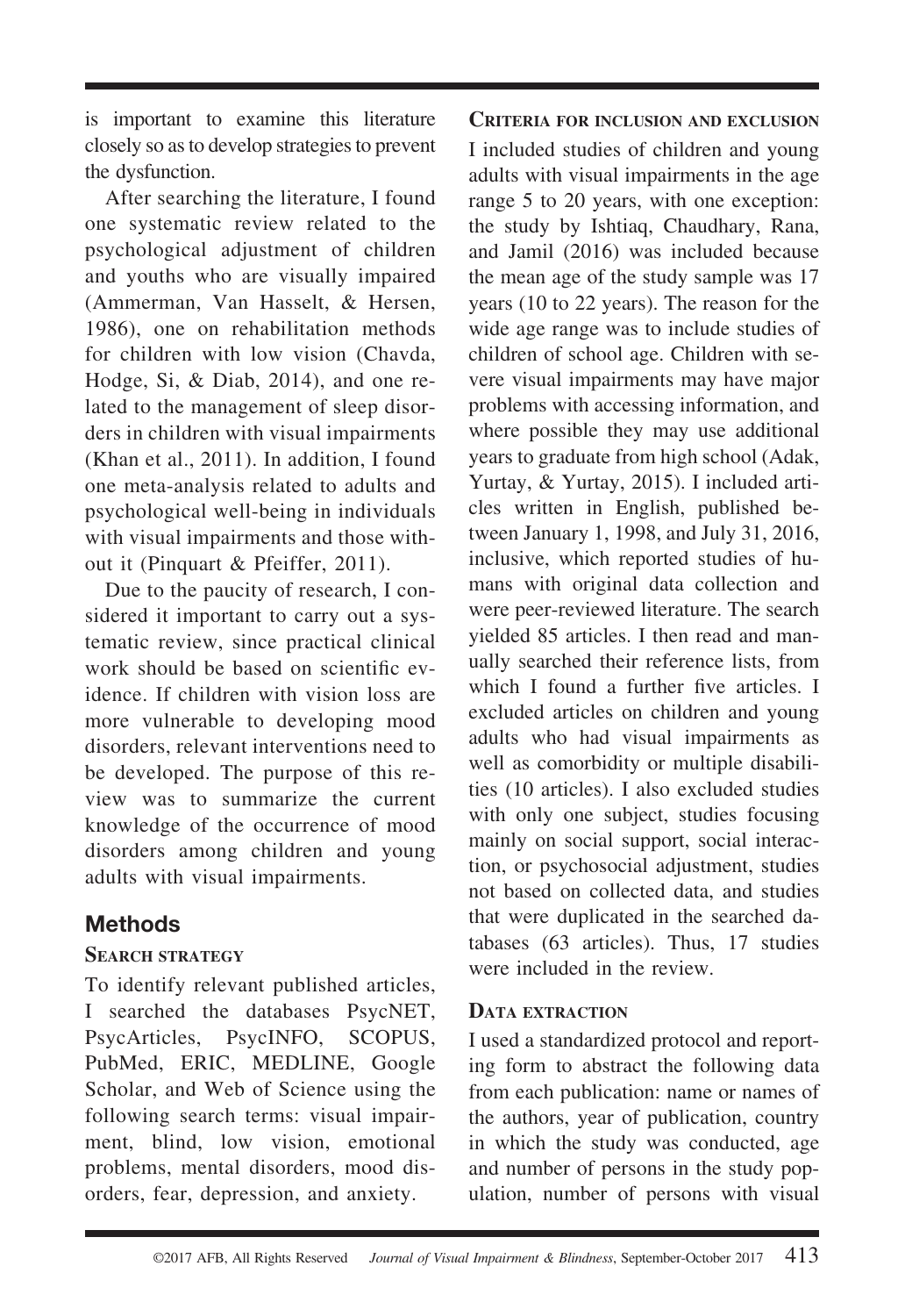impairments and number of sighted persons in each study, main test measurements of psychological adjustment and mental health disorders, definition of visual impairment, school type, and main results of each study.

## **EVALUATION OF THE STUDIES**

I used the Quality Assessment Tool for Studies with Diverse Designs (QATSDD) to evaluate the selected studies (Sirriyeh, Lawton, Gardner, & Armitage, 2011). The tool, which was developed to assess the quality of studies with one topic but using different approaches or designs, has been found to have good reliability (Cohen's kappa,  $\kappa = 71.5$  and good face validity (Sirriyeh et al., 2011). I used the version of QATSDD with 14 items related to quantitative studies. Each item was rated on a 4-point scale ranging from "not at all" (0), "very slightly" (1), and "moderate" (2) to "completely" (3), with a maximum score of 42. The percentage score was calculated by dividing the actual score by the maximum score (42). Studies scoring over 75% were considered "high quality," between 50% and 75% "good quality," and between 50% and 25% "moderate quality"; those scoring below 25% were considered "poor quality." The quality ratings are presented in Table 1.

A second reviewer evaluated eight randomly selected papers. The weighted kappa was 0.5 (indicating moderate agreement), and the Spearman correlation was 0.75 (indicating a strong association or relationship). Five papers were given an identical rating, and three differed by one category between the two reviewers. Cohen's kappa coefficient is a statistic that measures inter-rater agreement for

categorical items (Viera & Garrett, 2005). Kappa is one measure of interobserver agreement, and is the most commonly reported measure in medical literature.

# **Results**

## **GENERAL RESULTS**

Table 1 lists the 17 included articles, all of which assess mental health problems.

## **STUDY CHARACTERISTICS**

All but two of the evaluated articles reported observational studies with a crosssectional design; the studies conducted by Brunes et al. (2015) and Pinquart and Pfeiffer (2014) had a prospective design. The 17 articles represent 13 countries and four continents. Five studies had more than 100 participants with visual impairments (Harris & Lord, 2016; Huurre & Aro, 2000; Huurre, Komulainen, & Aro, 2001; Pinquart & Pfeiffer, 2012, 2014). Further, the studies differed in terms of the age ranges of the participants, the participants' school types, the researchers' definitions of visual impairment, and the outcome measurements.

#### **EMOTIONAL PROBLEMS**

Nine studies examined the general emotional or psychological problems of children with visual impairments (Brunes et al., 2015; Garaigordobil & Bernarás, 2009; Harris & Lord, 2016; Huurre & Aro, 1998, 2000; Ishtiaq et al., 2016; Konarska, 2007; Pinquart & Pfeiffer, 2012, 2014), and one studied fear (Visagie, Loxton, Ollendick, & Steel, 2013). Among the nine above-mentioned studies, six found that children with visual impairments had more emotional problems than did their sighted peers (Brunes et al., 2015; Harris & Lord, 2016; Huurre & Aro, 1998, 2000;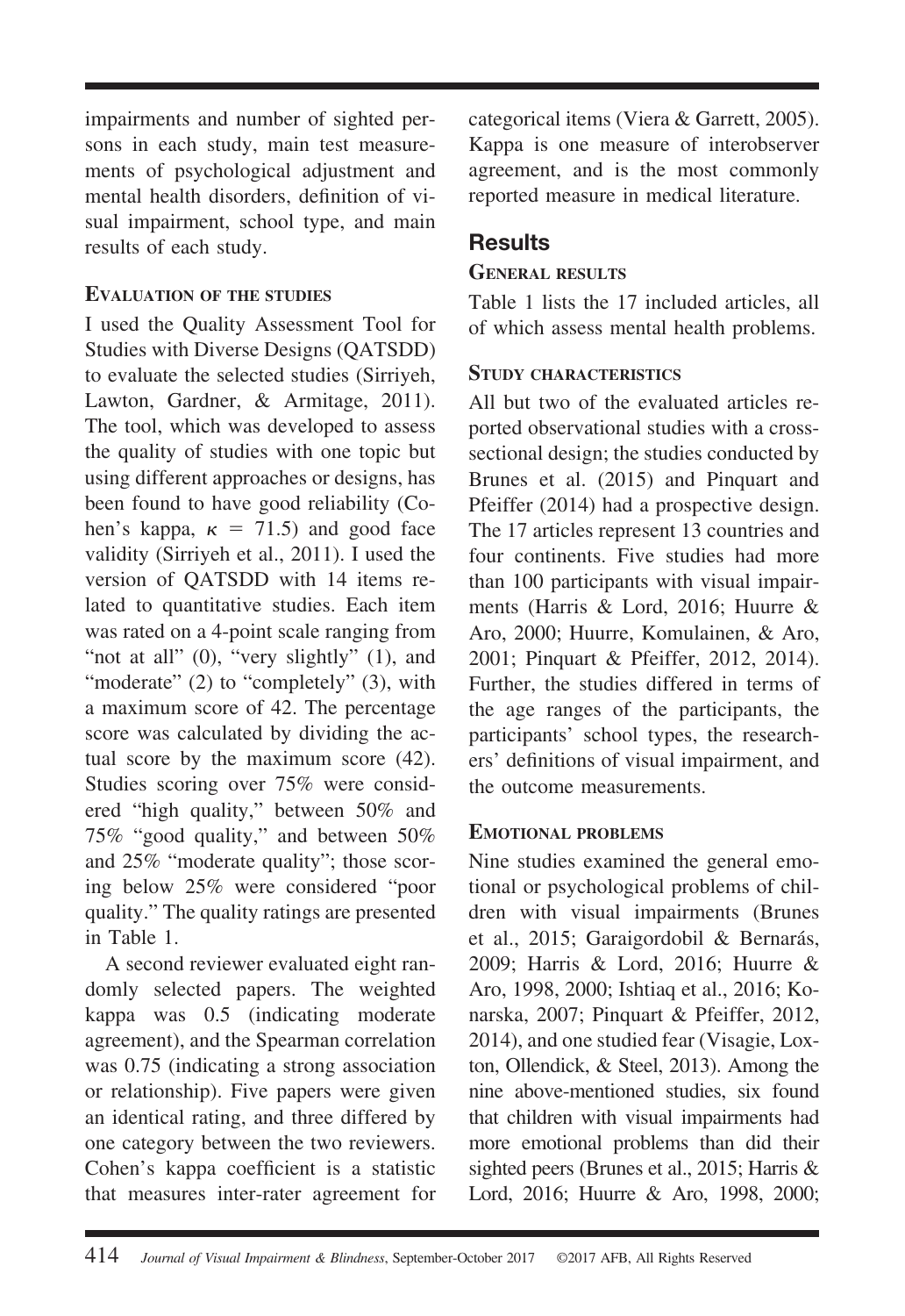| Table                                 | Characteristics of the evaluated studi                                                                                                                                       | les of mental health problems.                   | Methods <sup>1</sup>                                                                                                                        |                                                                          | Main results (quality rating of                                                                                                                                                                                                                                                                                   |
|---------------------------------------|------------------------------------------------------------------------------------------------------------------------------------------------------------------------------|--------------------------------------------------|---------------------------------------------------------------------------------------------------------------------------------------------|--------------------------------------------------------------------------|-------------------------------------------------------------------------------------------------------------------------------------------------------------------------------------------------------------------------------------------------------------------------------------------------------------------|
|                                       | Sample                                                                                                                                                                       | Main measurements                                | Definition of visual<br>impairment (VI) <sup>2</sup>                                                                                        | School type                                                              | study according to the Quality<br>Assessment Tool for Studies with<br>Diverse Designs [QATSSD])                                                                                                                                                                                                                   |
| Harris & Lord,<br>2016, UK            | children with VI and<br>children with VI and<br>6,328 sighted<br>All children aged 11<br>Teachers of 138<br>6,328 sighted<br>Parents of 189<br>children<br>children<br>years | Strength and Difficulties<br>Questionnaire (SDQ) | problem with their sight<br>impaired sight or was<br>The parent or teacher<br>education due to a<br>reported child had<br>receiving special | Special education in the<br>classroom<br>δs                              | psychiatric disorders compared<br>Children as young as 11 years of<br>age with VI were associated<br>with an increased risk of<br>with children with no VI.<br>(High quality)                                                                                                                                     |
| Ishtiaq et al.,<br>2016, Pakistan     | 40 blind persons<br>10 $-22$ years                                                                                                                                           | Customized questionnaire                         | Organization grading of<br>World Health<br>blindness                                                                                        | Higher secondary school<br>for blind students                            | depressed when assessed with<br>Of 40 children with blindness, 24<br>DSM IV, and 20 had difficulty<br>experienced difficulty in their<br>lives, 22 were found to be<br>making new contacts.<br>(Moderate quality)                                                                                                 |
| Brunes et al.,<br>2015, Norway        | 46 with VI<br>1,371 sighted<br>12–17 years                                                                                                                                   | Hopkins Symptoms<br>Checklist (HSC)              | Self-reported population-<br>based                                                                                                          | SM                                                                       | sighted adolescents. At follow-<br>up four years later, introverted<br>fewer méntal health problems.<br>Adolescents with VI had higher<br>adolescents with VI who had<br>been physically active had<br>problems at baseline than<br>and emotionally disturbed<br>scores on mental health<br>(Good quality)        |
| Pinquart & Pfeiffer,<br>2014, Germany | 182 with VI<br>560 sighted<br>11-16 years                                                                                                                                    | Strength and Difficulties<br>Questionnaire (SDQ) | Congenital VI (75%)<br>Low vision (63%)<br>Blind (37%)                                                                                      | <b>MS<br/>BS<sup>4</sup><br/>RSFVI<sup>5</sup><br/>RSFVI<sup>6</sup></b> | Adolescents with earlier onset of<br>total and emotional problems<br>psychological problems, but<br>61-72% did not score in the<br>Children with VI reported more<br>VI were less likely to reduce<br>abnormal range.<br>Between-group differences in<br>narrowed over time.<br>their problems.<br>(High quality) |
|                                       |                                                                                                                                                                              |                                                  |                                                                                                                                             |                                                                          |                                                                                                                                                                                                                                                                                                                   |

(cont.)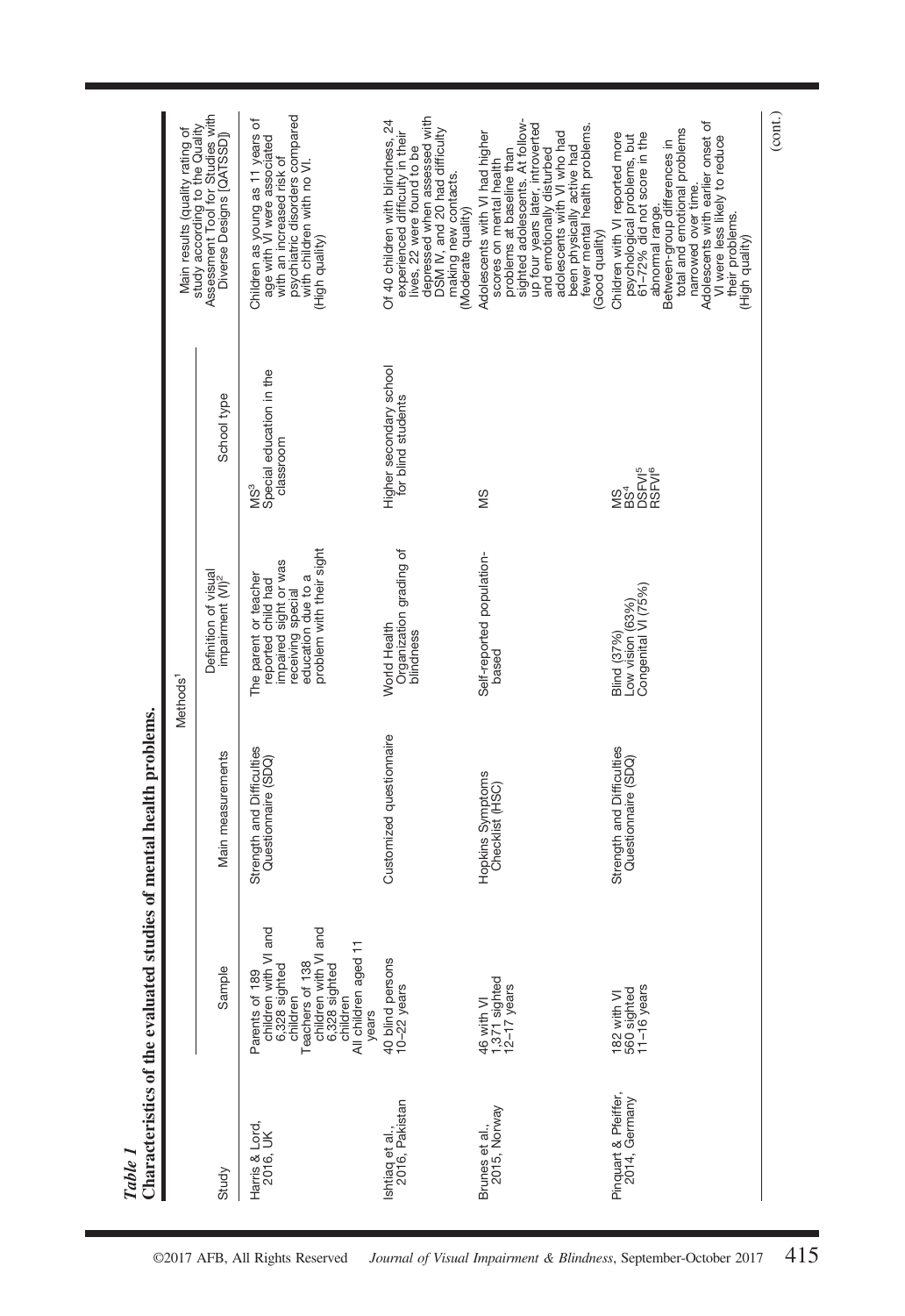| Main results (quality rating of | study according to the Quality<br>Assessment Tool for Studies with<br>Diverse Designs [QATSSD]) | Gender, negative AS, and<br>negative PSO related to<br>depression symptoms.<br>(High quality)                                        | More fear among girls compared<br>Increased fear with more severe<br>Different content of fear for<br>children with VI.<br>(Good quality)<br>with boys.<br>$\leq$ | and total difficulties for children<br>More emotional problems in older<br>More emotional peer problems<br>compared with sighted girls.<br>with VI compared with the<br>children and girls with VI<br>sighted group.<br>(High quality) | No significant differences noted in<br>behavior and anxiety dimension<br>between adolescents with<br>blindness and sighted<br>adolescents.<br>(Good quality) | associated with the occurrence<br>8.7%, and among comparable<br>morbidity among children was<br>No sociodemographic variable<br>of psychiatric disorders.<br>sighted children in the<br>community was 12.8%.<br>Prevalence of psychiatric<br>Moderate quality |
|---------------------------------|-------------------------------------------------------------------------------------------------|--------------------------------------------------------------------------------------------------------------------------------------|-------------------------------------------------------------------------------------------------------------------------------------------------------------------|----------------------------------------------------------------------------------------------------------------------------------------------------------------------------------------------------------------------------------------|--------------------------------------------------------------------------------------------------------------------------------------------------------------|---------------------------------------------------------------------------------------------------------------------------------------------------------------------------------------------------------------------------------------------------------------|
|                                 | School type                                                                                     | <b>RSFVI</b>                                                                                                                         | <b>DSFVI</b>                                                                                                                                                      | DSFVI<br>RSFVI                                                                                                                                                                                                                         | schools in West Bengal<br>Selected government                                                                                                                | Schools for blind<br>students (4)                                                                                                                                                                                                                             |
| Methods <sup>1</sup>            | Definition of visual<br>impairment (VI) <sup>2</sup>                                            | Not mentioned                                                                                                                        | No measurable or limited<br>perception or defined<br>as severe VI<br>degree of light                                                                              | Organization grading of<br>World Health<br>blindness                                                                                                                                                                                   | exceed 6/60 or 20/200<br>excluded from the<br>Visual acuity did not<br>partially sighted<br>study)                                                           | Visual acuity below 3/60                                                                                                                                                                                                                                      |
|                                 | Main measurements                                                                               | SPSI-R <sup>9</sup> short form for<br>PSO <sup>10</sup><br>CASQ-R <sup>11</sup> for AS <sup>12</sup><br>APS long form for<br>$BDI-Y$ | FSSC-SA <sup>13</sup> for fear                                                                                                                                    | teacher-reported forms)<br>(both self-reported and<br>emotional problems<br>SDQ for behavior and                                                                                                                                       | Piers-Harris Children's<br>Self-Concept Scale:<br>General Information<br>subscale anxiety<br>Schedule (GIS)                                                  | Schedule for Children,<br>Parent version, DISC-P<br>Questionnaire GHQ-60<br>Hindi translation, and<br>Diagnostic Interview<br>General Health                                                                                                                  |
|                                 | Sample                                                                                          | 91 with VI (83% with<br>loss of vision from<br>birth)<br>$12 - 17$ years                                                             | 67 with VI<br>62 sighted<br>8-13 years                                                                                                                            | 158 with VI<br>158 sighted<br>10–15 years                                                                                                                                                                                              | 60 with VI<br>100 sighted<br>15–18 years                                                                                                                     | 92 with VI<br>6-20 years                                                                                                                                                                                                                                      |
| Table.<br>cont.                 | Study                                                                                           | Emam, 2013,                                                                                                                          | Visagie et al.,<br>2013, South<br>Africa                                                                                                                          | Pinquart & Pfeiffer,<br>2012, Germany                                                                                                                                                                                                  | Halder & Datta,<br>2012, India                                                                                                                               | Bakhla et al.,<br>2011, India                                                                                                                                                                                                                                 |

(cont.)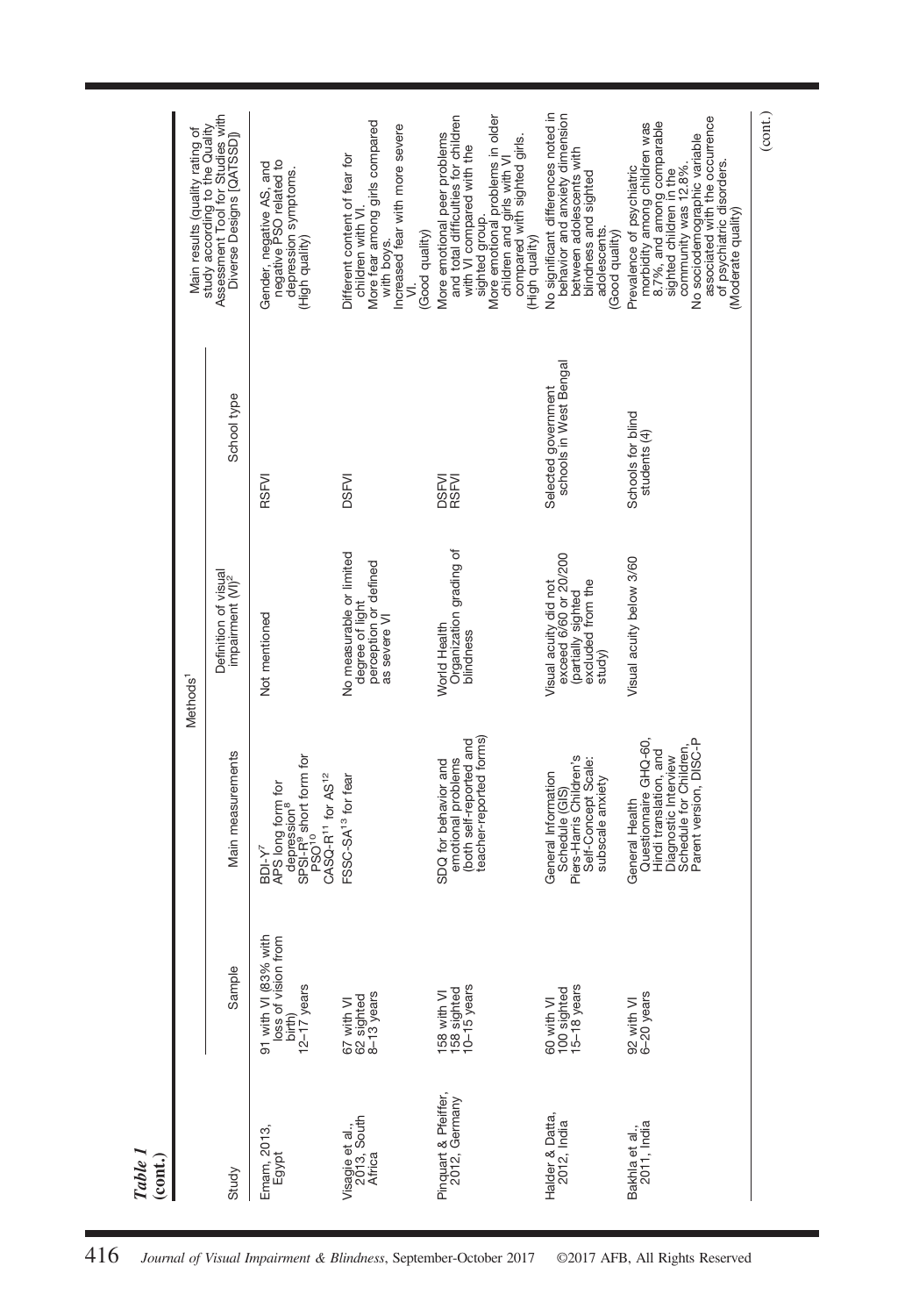| Table 1<br>(cont.) | Methods <sup>1</sup> | Definition of visual<br>impairment (VI) <sup>2</sup><br>Main measurements<br>Sample<br>Study                                                      | DSFVI<br>Braille users, congenital<br>blindness<br>CDI <sup>14</sup> for depression<br>self-concept<br>STAIC <sup>16</sup> for anxiety<br>PHCSCS <sup>15</sup> for<br>40 congenitally blind<br>40 sighted<br>11–14 years<br>Bolat et al., 2011,<br>Turkey | Three capitals of the<br>Basque Country<br>MS<br>(CRI)<br>28% between 0.25 and<br>$0.12$ , and 35% with a<br>level of 0.1 or less<br>between 0.4 and 0.3,<br>Eye diagnostic<br>VI: 24% vision level<br>SCL-90-R <sup>19</sup><br>NEO-FFI <sup>20</sup><br>LAEA <sup>17</sup><br>RSE <sup>18</sup><br>29 with VI<br>61 sighted<br>12-17 years<br>Bernarás, 2009,<br>Garaigordobil &<br>Spain                 | across Poland<br>Not mentioned<br>The Rotter Unfinished<br>Sentence Test<br>Adjective Check List<br>Emotional Factor<br>Inventory (EFI)<br>(ACL)<br>40 partially sighted<br>60 non-disabled<br>14–19 years<br>40 blind<br>Konarska, 2007,<br>Poland                                                                                                                                                                                                                          | The Finnish Register of<br>Visual Impairment<br>relationship with friends<br>questionnaires about<br>relationship with<br>parents and<br>Self-esteem<br>BDI <sup>21</sup><br>115 with VI (11% with<br>severe low vision)<br>607 sighted<br>12-17 years<br>Hurre et al., 2001,<br>Finland                                                              |
|--------------------|----------------------|---------------------------------------------------------------------------------------------------------------------------------------------------|-----------------------------------------------------------------------------------------------------------------------------------------------------------------------------------------------------------------------------------------------------------|-------------------------------------------------------------------------------------------------------------------------------------------------------------------------------------------------------------------------------------------------------------------------------------------------------------------------------------------------------------------------------------------------------------|------------------------------------------------------------------------------------------------------------------------------------------------------------------------------------------------------------------------------------------------------------------------------------------------------------------------------------------------------------------------------------------------------------------------------------------------------------------------------|-------------------------------------------------------------------------------------------------------------------------------------------------------------------------------------------------------------------------------------------------------------------------------------------------------------------------------------------------------|
|                    |                      | Main results (quality rating of<br>study according to the Quality<br>Assessment Tool for Studies with<br>Diverse Designs [QATSSD])<br>School type | symptoms and some domains<br>in self-concept among the<br>Higher anxiety levels for children<br>with blindness.<br>No differences in depression<br>(Good quality)<br>groups.                                                                              | scored significantly higher on<br>Total Psychopathological<br>Sythoms (TPS) compared<br>with the System of Compared<br>irls with severe VI scored lower<br>on self-esteem and higher on<br>The adolescents with severe VI<br>compulsion) compared with<br>boys with VI.<br>(High quality)<br>TPS (depression, anxiety,<br>hostility, and obsession-<br>Centre of Resources for the<br>Educational Inclusion | sighted groups differed with<br>respect to their sense of their<br>helplessness, and depression<br>higher on depression. Youths<br>with VI scored higher on<br>Youths in the blind and partially<br>and sensitivity regarding their<br>disability. The youths in the<br>partially sighted group were<br>own inefficiency, depression,<br>more sensitive and scored<br>than the sighted group.<br>(Moderate quality)<br>somatic indisposition,<br>Students of special schools | Relationships with friends was an<br>among girls with VI compared<br>with girls without VI.<br>between children with VI and<br>No differences in depression<br>important protective factor<br>against depression among<br>Excessive risk of depression<br>sighted controls.<br>children with VI.<br>comprehensive schools<br>Grades 7-9 integrated in |

(cont.)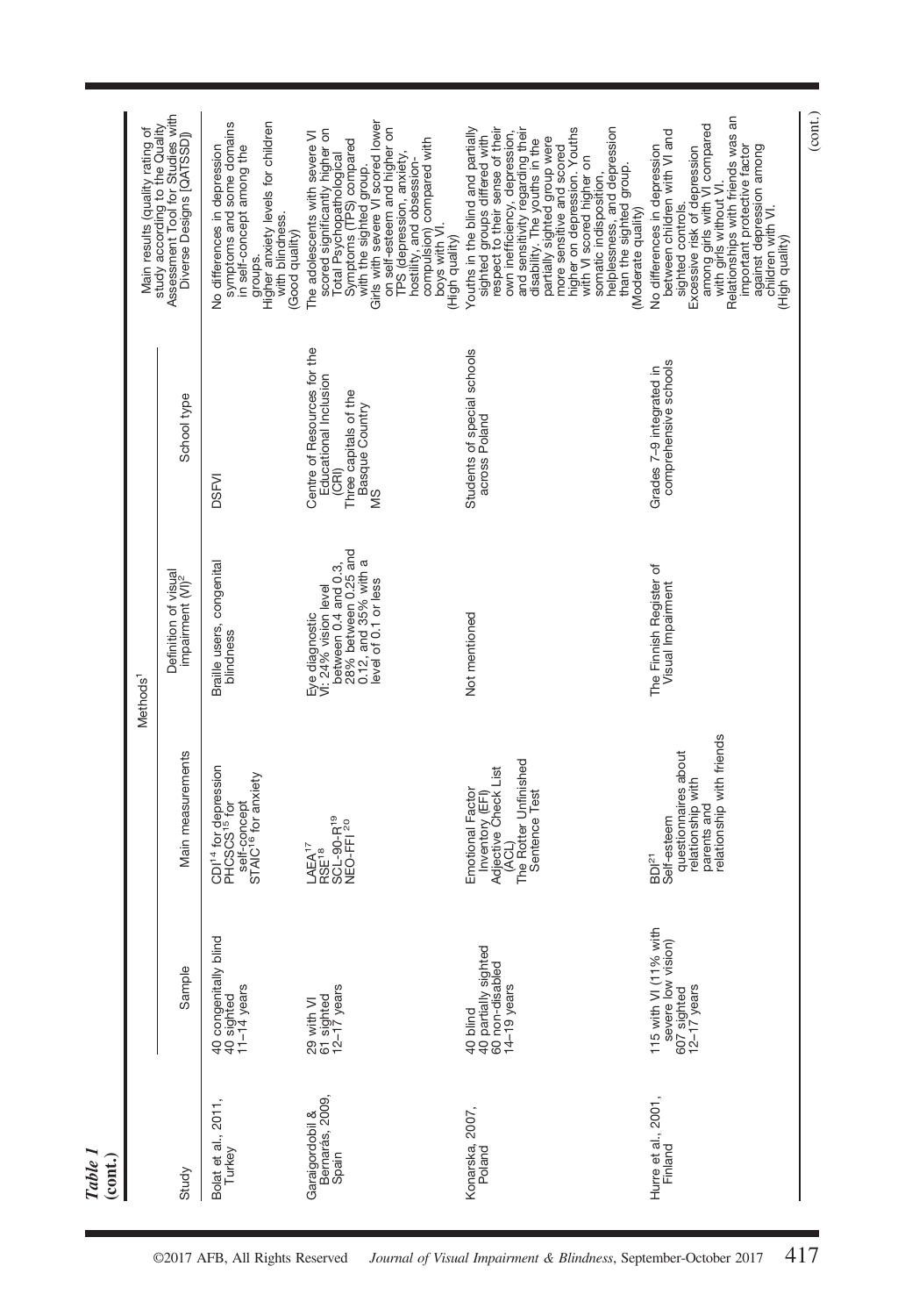|                                     |                                                                                                            |                                                                                                                                                                                                              | Methods <sup>1</sup>                                 |              | Main results (quality rating of                                                                                                                                                                                                                                                                                                                                                                |
|-------------------------------------|------------------------------------------------------------------------------------------------------------|--------------------------------------------------------------------------------------------------------------------------------------------------------------------------------------------------------------|------------------------------------------------------|--------------|------------------------------------------------------------------------------------------------------------------------------------------------------------------------------------------------------------------------------------------------------------------------------------------------------------------------------------------------------------------------------------------------|
| Study                               | Sample                                                                                                     | Main measurements                                                                                                                                                                                            | Definition of visual<br>impairment (VI) <sup>2</sup> | School type  | study according to the Quality<br>Assessment Tool for Studies with<br>Diverse Designs [QATSSD])                                                                                                                                                                                                                                                                                                |
| Karshmer,<br>2000, U.S.<br>Koenes & | 22 legally blind from<br>29 sighted<br>12-18 years                                                         | <b>BDI</b> for depressive<br>symptoms                                                                                                                                                                        | standard for legal<br>New Mexico state<br>blindness  | <b>RSFVI</b> | Higher level of depression in blind<br>children compared with sighted<br>(Good quality)<br>children.                                                                                                                                                                                                                                                                                           |
| Huurre & Aro,<br>2000, Finland      | 44 with chronic health<br>607 sighted, with no<br>disabilities<br>conditions<br>12-17 years<br>115 with VI | depression, CPPS <sup>22</sup> for<br>self-esteem and social<br>Finnish 5-point scale for<br>school performance<br>distress symptoms,<br>reported grades for<br>relationships, self-<br>Short-form BDI for   | Braille users defined as<br>blind                    | SM           | school performance in girls with<br>problems in relationships with<br>Less distress, fewer depression<br>friends, and the severity of VI<br>and onset of VI affected their<br>lower self-esteem, and lower<br>symptoms, and higher self-<br>More depression symptoms,<br>psychological well-being.<br>Children with VI had more<br>esteem in boys with VI.<br>(High quality)<br>$\overline{z}$ |
| Huurre & Aro,<br>1998, Finland      | 385 sighted<br>12-15 years<br>54 VI                                                                        | Finnish 5-point scale for<br>self-esteem, MESS <sup>23</sup><br>for social skills, self-<br>school performance<br>reported grades for<br>Short-form BDI for<br>depression,<br>CPPS for distress<br>symptoms, | Braille users defined as                             | SM           | No differences in the frequency of<br>symptoms between the groups.<br>performance, and fewer social<br>skills for girls with VI compared<br>with VI compared with sighted<br>Lower self-esteem, lower school<br>Fewer friends associated with<br>more loneliness for children<br>distress or depression<br>with sighted children.<br>(High quality)<br>children.                               |
| Yoshida et al.,<br>1998, Japan      | 52 with VI<br>92 HI <sup>24)</sup><br>144 with no disability<br>18–19 years                                | UPI <sup>25</sup> for depression and<br>anxiety                                                                                                                                                              | Not mentioned                                        | <b>DSFVI</b> | anxiety between youths with VI<br>No differences in depression and<br>and children without disability.<br>(Moderate quality)                                                                                                                                                                                                                                                                   |

University Personality Inventory.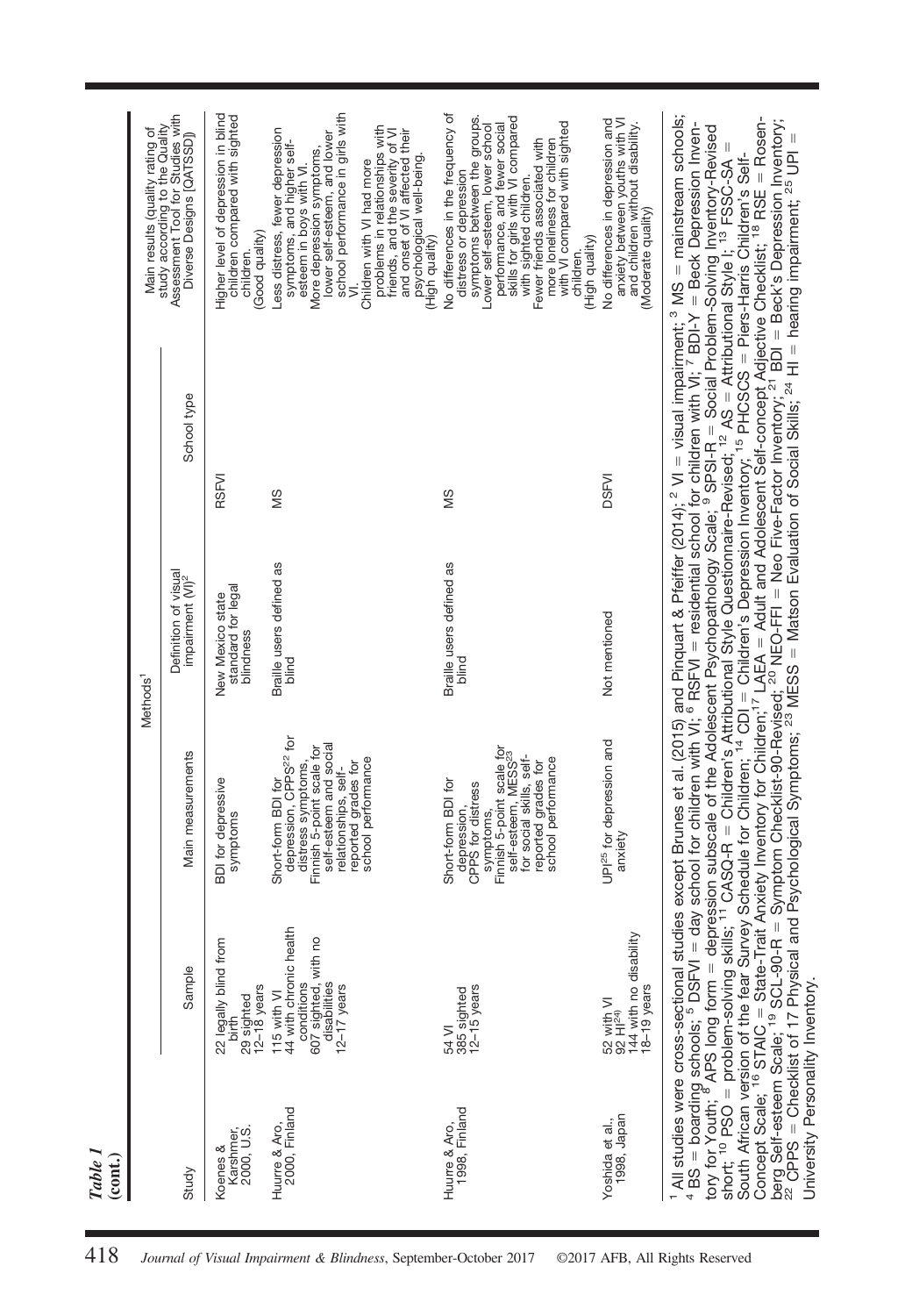Pinquart & Pfeiffer, 2012, 2014), and one study indicated different content and more fear among children with visual impairments compared with sighted children (Visagie et al., 2013). Of the 17 studies, four did not find any emotional or behavioral differences between children with visual impairments and sighted children (Huurre & Aro, 1998; Huurre et al., 2001; Konarska, 2007; Yoshida, Ichikawa, Ishikawa, & Masashi, 1998).

#### **SEVERITY OF VISUAL IMPAIRMENT**

Two studies indicated that increases in the severity of visual impairment might increase the mood disorders and sense of loneliness and fear experienced by children with visual impairments (Huurre & Aro, 1998; Visagie et al., 2013).

#### **PSYCHOPATHOLOGY**

Three studies showed that children with visual impairments had levels of depression similar to their sighted peers (Bolat, Dogangun, Yavuz, Demir, & Kayaalp, 2011; Huurre & Aro, 1998; Yoshida et al., 1998). By contrast, the results of four studies showed that the prevalence of depression among children with visual impairments was higher than that among their sighted peers (Garaigordobil & Bernarás, 2009; Huurre & Aro, 2000; Koenes & Karshmer, 2000; Konarska, 2007).

One study from India (Halder & Datta, 2012) and one from Japan (Yoshida et al., 1998) found no difference in anxiety among adolescents with visual impairments compared with sighted adolescents, but three studies reported the opposite results (Bolat et al., 2011; Garaigordobil & Bernarás, 2009; Konarska, 2007). Only one study reported different types and more fear among children with vision loss compared with sighted children (Visagie et al., 2013).

Bakhla, Sinha, Verma, and Sarkhel (2011) reported a prevalence of 8.7% for psychiatric morbidity among 92 students from schools for blind students in India, whereas the prevalence among sighted children was 12.8%. In a recent study from the United Kingdom, Harris and Lord (2016) found an increased risk of psychiatric disorders among children aged 11 years with visual impairments compared with sighted children of the same age.

#### **GENDER DIFFERENCES**

Seven studies suggested that girls with visual impairments had more serious depressive and anxiety symptoms than did boys with visual impairments (Emam, 2013; Garaigordobil & Bernarás, 2009; Huurre & Aro, 1998, 2000; Huurre et al., 2001; Pinquart & Pfeiffer, 2012; Visagie et al., 2013).

#### **LONGITUDINAL STUDY DESIGN**

The two studies with a longitudinal design found that children and young adults with visual impairments scored higher on mental health problems than did sighted children and adolescents (Brunes et al., 2015; Pinquart & Pfeiffer, 2014). Brunes et al. (2015) claim that in a four-year period, those who were physically active had a greater reduction in their psychological problems than did those who remained inactive in the same period. Pinquart and Pfeiffer (2014) found that adolescents with earlier onset of severe vision loss were less likely to reduce their emotional problems later in life.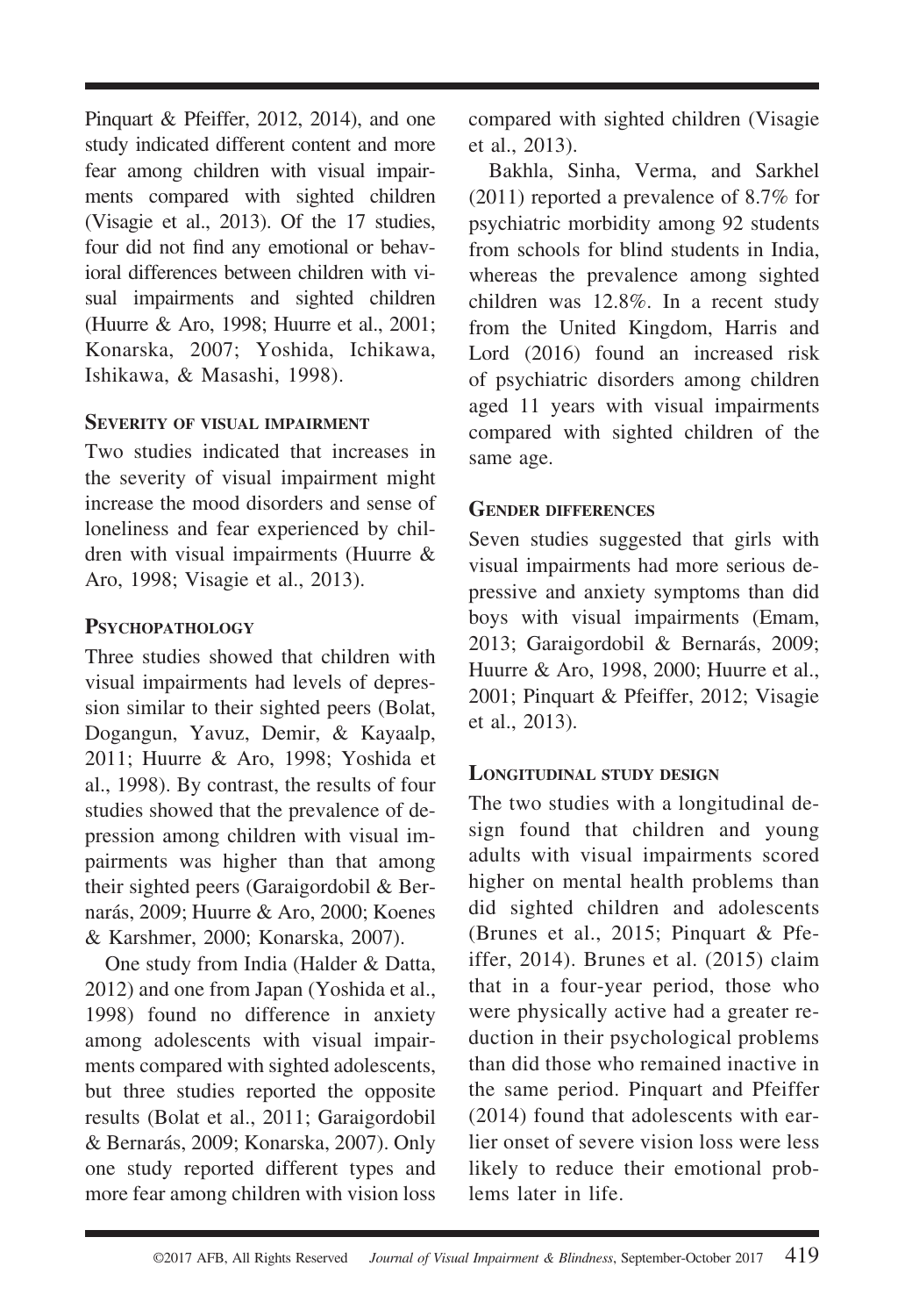# **Discussion**

The majority of the studies suggested that children and young adults with visual impairments had more emotional problems than did their sighted peers. The results showed that girls with visual impairments might experience serious symptoms of depression more often than might boys with visual impairments, which is in line with results for the general population of adolescents reported by Bradley (2001). Due to the different research purposes, study designs, samples, measurements, and analyses of mental health, the results of the studies in the reviewed articles were inconsistent.

Young people with visual impairments may have fewer opportunities to make friends and may face problems of social isolation and, consequently, they may develop emotional and communication problems (Huurre et al., 2001). However, different societies have different educational systems for children and youths with visual impairments, and this arrangement may lead to the occurrence of different types of mental health problems. Lifestyle, support from family and friends, level of integrations, and social networks may differ (Kef, 1997; Sacks & Wolffe, 2006). Sacks, Wolffe, and Tierney (1998) claimed that, for many students, success in independent living was highly dependent upon the nature and scope of the services they received during their secondary and post-secondary school programs. Overprotection could leave them feeling less attractive and frustrated and, consequently, they could have relatively more emotional or behavioral problems (Huurre & Aro, 1998, 2000).

Better social support, especially support from friends, may be important to help children with visual impairments reduce the number and severity of their emotional problems (Pinquart & Pfeiffer, 2011, 2012, 2013, 2014), as well as their depression and anxiety symptoms (Halder & Datta, 2012; Huurre & Aro, 2000). Opportunities for children with vision loss to join leisure and other social activities with friends may be especially important (Brunes et al., 2015; Huurre & Aro, 2000).

The reported importance of the degree of vision loss differed between the studies. Moreover, most of the studies paid little attention to children with moderate visual impairments. Lack of evidence in this respect may therefore have biased the conclusions.

#### **SCHOOL SYSTEM**

The inclusion of children with visual impairments in mainstream schools did not seem to have a negative influence on the occurrence of mood disorders (Huurre & Aro, 1998). In 12 of the 17 studies, the samples were obtained from special schools for students who are blind. However, Bakhla et al. (2011) reported fewer psychiatric disorders among children in special schools in India compared with sighted children in the comparison group from mainstream schools. In some countries, children with visual impairments may have a better support system if they attend special schools for students who are blind. Bakhla et al. (2011) concluded that the differences in the number of psychiatric disorders could have reflected the school-based approach, since children with severe problems had either failed to start their schooling or had dropped out of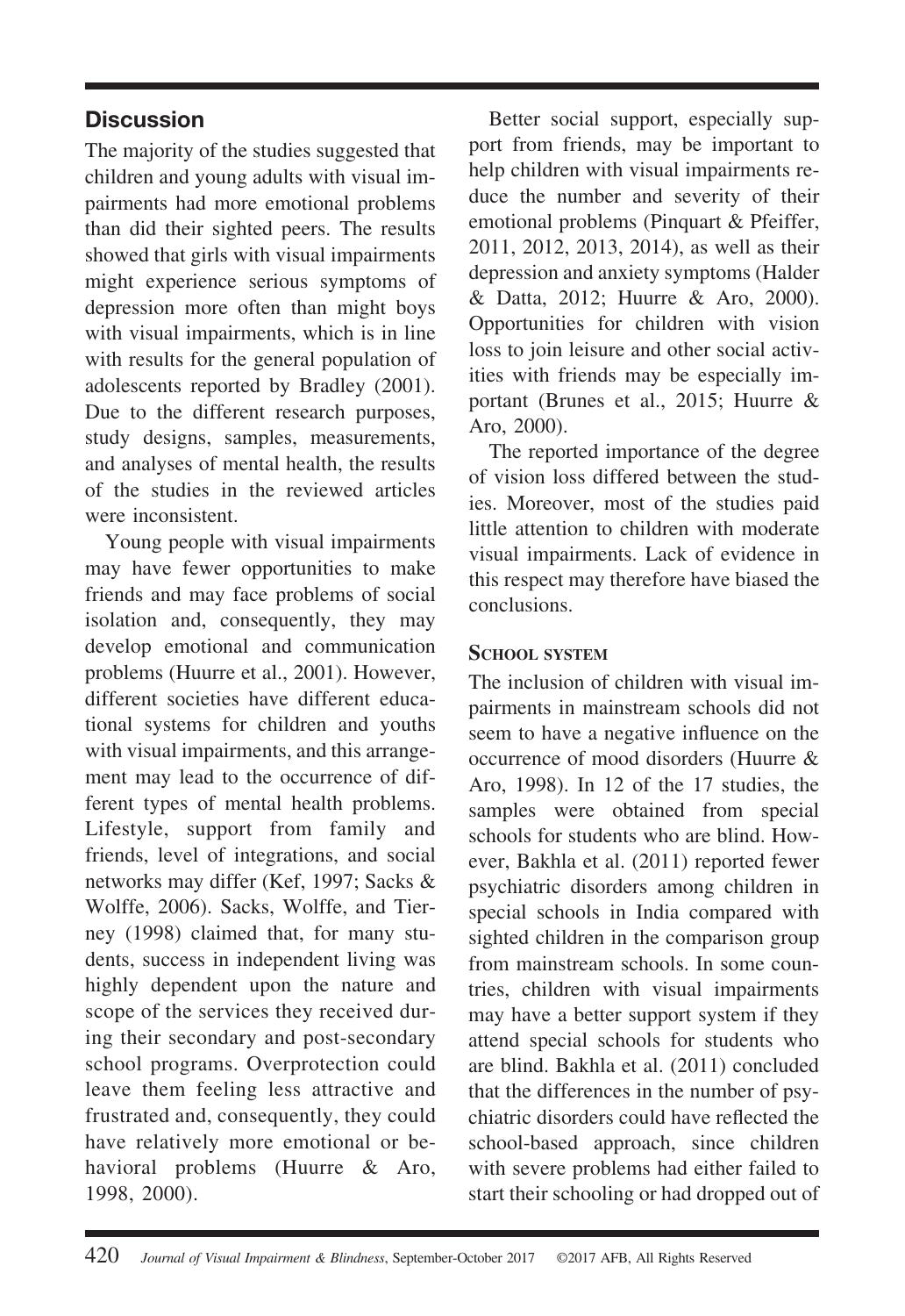school early. Due to differences in the school systems in the 13 countries and the samples, it is somewhat difficult to summarize whether the children and young adults with visual impairments in mainstream schools had more mental health problems than did those in special schools.

#### **OBSERVING BEHAVIOR**

One article showed that parents and teachers played important roles in identifying possible mental health problems among children with visual impairments (Pinquart & Pfeiffer, 2013). Spending more hours per day with children provides opportunities to observe and evaluate their behavior. It is also possible that children are generally more likely to express their feelings and thoughts if they feel they are in protected and safe environments.

## **LIMITATIONS**

The aims, study designs, participants, and outcome measures all differed between the 17 studies. The studies also differed with respect to the age ranges of the individuals studied and the measurements of mental health problems, which therefore complicated comparisons. However, despite the extensive literature on sighted participants, research on mental health problems may be flawed due to ambiguous definitions and lack of adequate instruments to assess the constructs (Groth-Marnat, 2003).

A further limitation was that different definitions of visual impairment were used in the studies. The majority of the articles do not mention the diagnoses, progression of the disease, or onset time of vision loss. However, Visagie et al. (2013) and Huurre & Aro (1998) found that more severe vision loss might lead to more mental health problems.

In most studies, the age range of the participants was wide, which might have affected the results because a child's emotional state and behavioral performance differs according to his or her age and stage of development (Pinquart & Pfeiffer, 2012, 2014). A further challenge was the reliability and validity of different psychometric assessments, since the results of the measurements might have reflected the ages of the participants. Therefore, the different results for emotional problems experienced by children with visual impairments might have been partly due to normal psychological development with increasing age.

Additionally, most of the studies used small sample sizes and were limited to specific geographical areas; only five studies had sample sizes of over 100 children with visual impairments. All of the studies had a cross-sectional design, except for two prospective population-based studies. Therefore, the results could not be synthesized in a meta-analysis, due to the small number and heterogeneity of the studies.

Further, I suggest that bias due to selection or confounding occurred in at least some of the studies, including those by Emam (2013), Bakhla et al. (2011), and Ishtiaq et al. (2016). I suspect there was bias in the studies that lacked randomization, especially when few children with visual impairments were included in a convenience sample from a school for children with visual impairments. Thus, the study samples may not have represented the target population. Some studies' conclusions might not be accurate in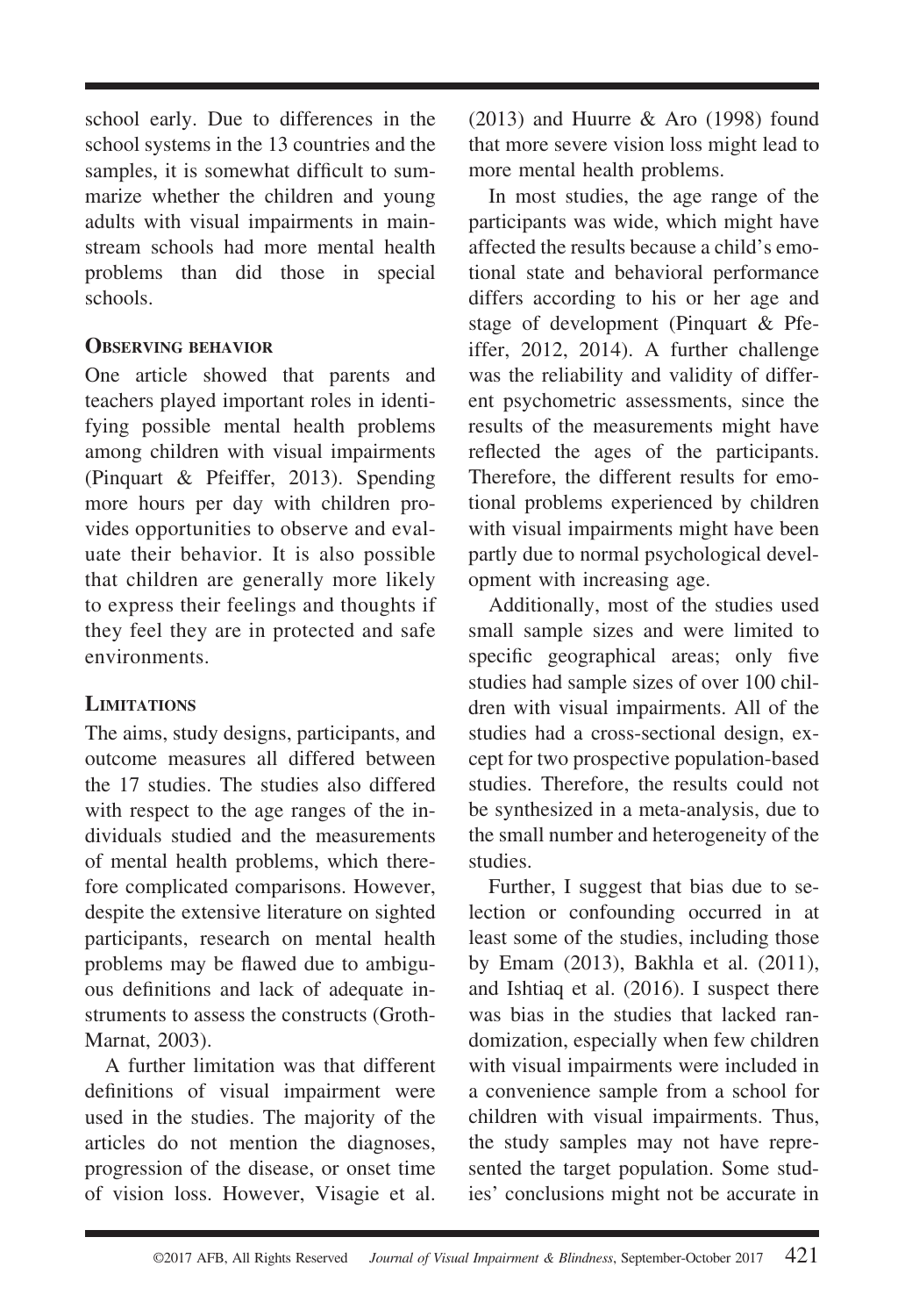cases where selection bias was not taken into account. Unfortunately, many studies need to use convenience samples in order to ensure similarity in the characteristics of the participants. Lastly, the results might have been influenced by differences in the represented countries' economies, culture, ethnic groups, governmental systems, and support systems in the period covered by the published articles.

# **Implications for practitioners**

The findings presented in this review may have implications for the education of children with visual impairments. It is important for children to develop appropriate coping strategies for disabilities, and for their teachers to detect whether some students show signs of behavior that could increase their risk of developing mental health disorders. Symptoms such as headaches, digestion problems, and nightmares may relate to somatic anxiety. Irritable moods, loss of enjoyment and interest, and cognitive changes that affect an individual's capacity to function may all be risk factors for depression. Additionally, information about the age of onset of visual impairment and the prognosis of the diagnosis may be important for teachers and service providers, since the risks of mood disorders differ. Early detection of potential mental health problems among children with visual impairments may contribute to the children's mental well-being if appropriate interventions are put in place.

In general, girls may be more at risk of developing mood disorders than are boys. In schools, it is particularly important for children to learn skills the skills they need to initiate relationships that will lead to

friendships. Children and young adults with visual impairments should be encouraged by their parents and teachers to be as independent as possible. Additionally, participation in leisure-time activities with friends may be important to promote well-being and reduce the risk of mood disorders.

The findings may have implications for the education of children with visual impairments, as well as for the provision of services for them. More cooperation between caregivers, parents, teachers, and health professionals, and more opportunities to attend different activities, are important for children with vision loss. Furthermore, there is a need for a better evidence-based understanding of the emotional and social needs of children with visual impairments, in order to improve their mental health and to enhance their psychological well-being. Through a successful development process, it is more likely that children can become well-adjusted and emotionally balanced individuals.

## **Conclusions**

The lack of longitudinal observational studies and randomized clinical trials in the reviewed articles reduced the possibilities of drawing cause-and-effect conclusions. Due to the different research purposes, study designs, definitions of visual impairment, age ranges of the participants, cultures, countries, measurements, and analyses of mental health, as well as the small sample sizes, the results of the reviewed studies were inconsistent. However, the majority of them showed that children and young adults with visual impairments had more emotional problems than did sighted children and young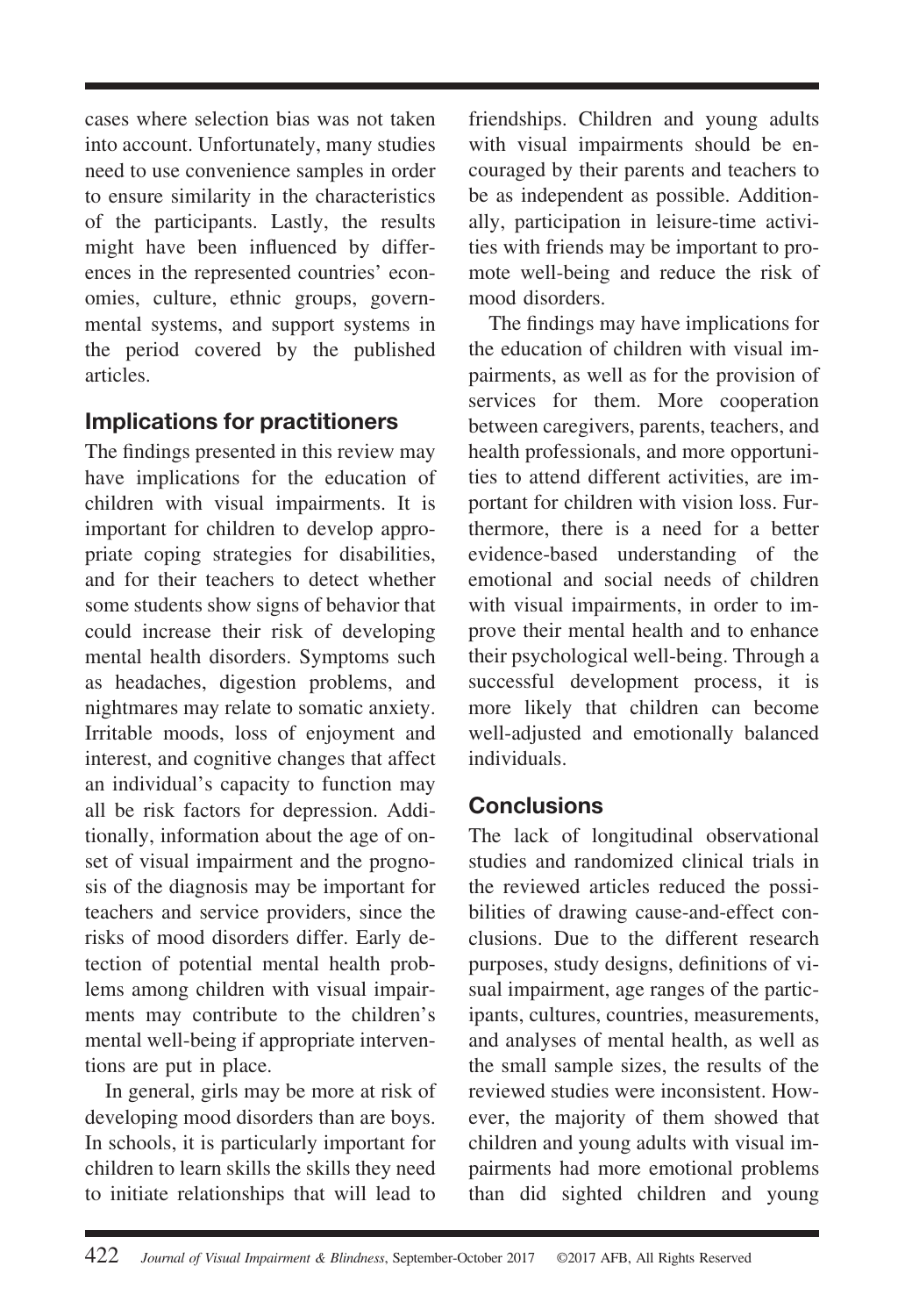adults. Friendships, leisure-time activities, and independence in mobility seemed important to promote good mental health in all children. Regardless, there needs to be more evidence-based knowledge of mental health problems among young people with visual impairments.

#### **IMPLICATIONS FOR FURTHER RESEARCH**

Additional longitudinal and randomized clinical studies of high quality are also needed. The clinical trials need to include interventions for the prevention and treatment of mental health disorders. Measurements of mental health should be collected over time, and different age groups should be included. It is important to collect optimal information about diagnosis, age at onset, braille use, gender, culture, economics, and support systems. Different societies may have different opportunities for people with vision loss, and personal perspectives on life in the future may affect the mental health status of children and young adults.

## **References**

- Adak, F., Yurtay, N., & Yurtay, Y. (2015). An education portal for visually impaired. *Procedia–Social and Behavioral Sciences, 171*(1), 1097–1105. doi:10.1016/j.sbspro. 2015.01.271
- American Psychiatric Association. (2013). *Diagnostic and statistical manual of mental disorders* (5th ed.). Arlington, VA: American Psychiatric Association.
- Ammerman, R. T., Van Hasselt, V. B., & Hersen, M. (1986). Psychological adjustment of visually handicapped children and youth. *Clinical Psychology Review, 6*, 67– 85. doi:10.1016/0272-7358(86)90019-X
- Augestad, L. B., & Jiang, L. (2015). Physical activity, physical fitness, and body composition among children and young adults with visual impairment. *The British Jour-*

*nal of Visual Impairment, 33*(3), 167–182. doi:10.1177/0264619615599813

- Bakhla, A. K., Sinha, V. K., Verma, V., & Sarkhel, S. (2011). Prevalence of psychiatric morbidity in visually impaired. *Indian Pediatrics, 48*(17), 225–227.
- Bolat, N., Dogangun, B., Yavuz, M., Demir, T., & Kayaalp, L. (2011). Depression and anxiety levels and self-concept characteristics of adolescents with congenital complete visual impairment. *Turkish Psikiyatri Dergisi, 22*(2), 77–82.
- Bora, E., & Berk, M. (2016). Theory of mind in major depressive disorders: A meta analysis. *Journal of Affective Disorders, 191*(2), 49 –55. doi:10.1016/j.jad.2015. 11.023
- Bradley, J. B. (2001). Anxiety and mood disorders in children and adolescents: A practice update. *Paediatrics & Child Health, 6*(7), 459–463.
- Brunes, A., Flanders, W. D., & Augestad, L. B. (2015). The effect of physical activity on mental health among adolescents with and without self-reported visual impairment: The Young-HUNT study. *British Journal of Visual Impairment, 33*(3), 189– 199. doi:10.1177/0264619615602298
- Chavda, S., Hodge, W., Si, F., & Diab, K. (2014). Low vision rehabilitation methods in children: A systematic review. *Canadian Journal of Ophthalmology, 49*(3), 71–73. doi:10.1016/j.jcjo.2014.03.011
- Emam, M. M. (2013). Problem-solving orientation and attributional style as predictors of depressive symptoms in Egyptian adolescents with visual impairment. *British Journal of Visual Impairment, 31*(2), 150– 163. doi:10.1177/0264619613486377
- Garaigordobil, M., & Bernarás, E. (2009). Self-concept, self-esteem, personality traits and pscychopathological symptoms in adolescents with and without visual impairment. *Spanish Journal of Psychology, 12*(1), 149 –160. Retrieved from [http://dx.](http://dx.doi.org/10.1017/S1138741600001566) [doi.org/10.1017/S1138741600001566](http://dx.doi.org/10.1017/S1138741600001566)
- Grønmo, S. J., & Augestad, L. B. (2007). Physical activity, self-concept, and global self-worth of blind youths in Norway and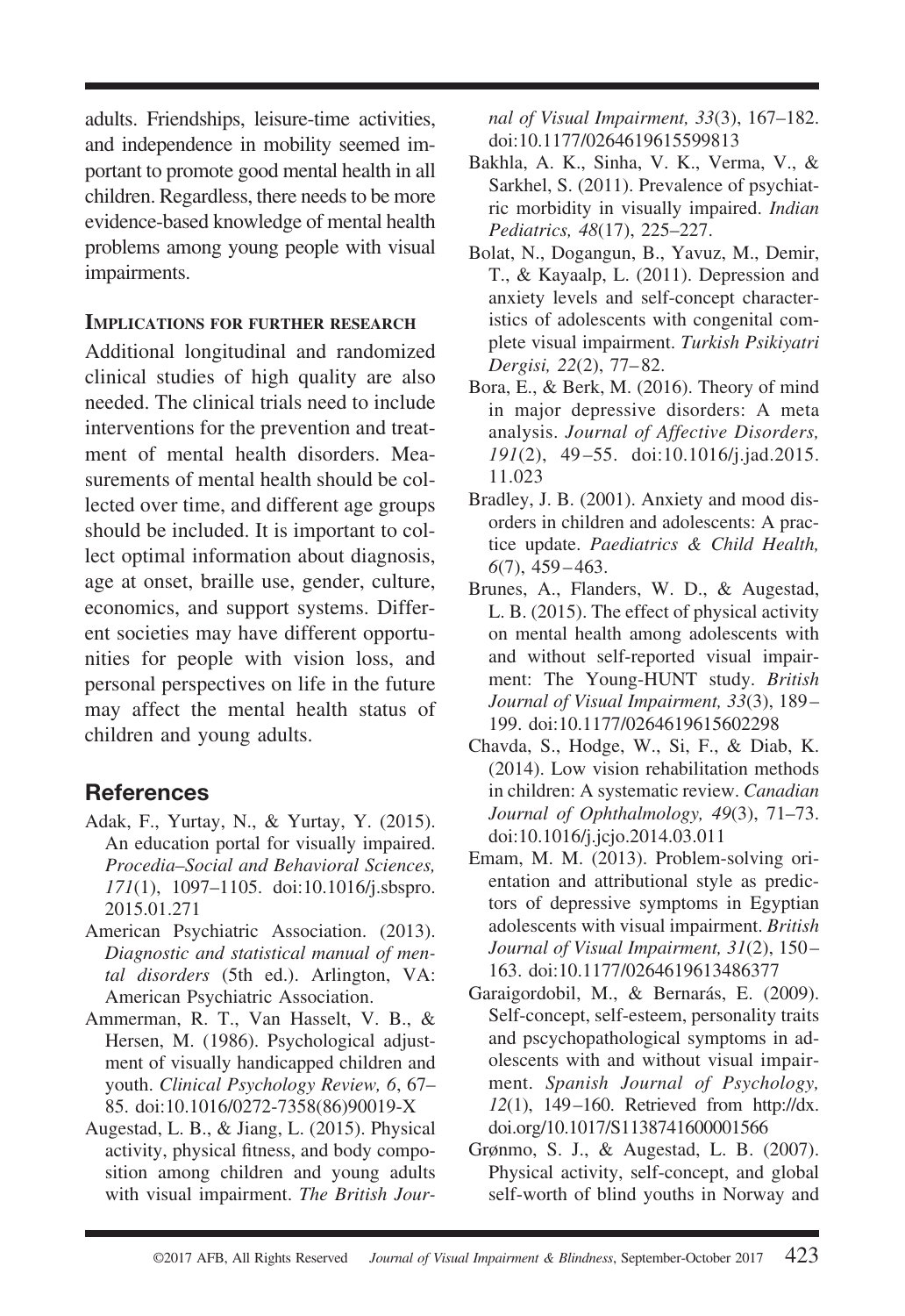France. *Journal of Visual Impairment & Blindness, 94*(8), 522–527.

- Groth-Marnat, G. (2003). *The handbook of psychological assessment* (4th ed.). Hoboken, NJ: John Wiley & Son.
- Hadidi, M. S., & Al Khateeb, J. M. (2013). Loneliness among students with blindness and sighted students in Jordan: A brief report. *International Journal of Disability, Development and Education, 60*(2), 167– 172. Retrieved from [http://dx.doi.org/10.](http://dx.doi.org/10.1080/1034912X.2012.723949) [1080/1034912X.2012.723949](http://dx.doi.org/10.1080/1034912X.2012.723949)
- Halder, S., & Datta, P. (2012). Insight into self-concept of the adolescents who are visually impaired in India. *International Journal of Special Education, 27*(2), 86– 93.
- Harris, J., & Lord, C. (2016). Mental health of children with vision impairment at 11 years of age. *Developmental Medicine & Child Neurology*, *58*(7), 774 –779. doi:10.1111/ dmcn.13032
- Hatlen, P. H. (2004). Is social isolation a predictable outcome of inclusive education? *Journal of Visual Impairment & Blindness, 98*(11), 676 –724.
- Huurre, T. M., & Aro, H. M. (1998). Psychosocial development among adolescents with visual impairment. *European Child & Adolescent Psychiatry, 7*(2), 73–78.
- Huurre, T. M., & Aro, H. M. (2000). The psychosocial well-being of Finnish adolescents with visual impairments versus those with chronic conditions and those with no disabilities. *Journal of Visual Impairment & Blindness, 94*(10), 625– 637.
- Huurre, T. M., Komulainen, E. J., & Aro, H. M. (2001). Relationship with parents and friends, self-esteem and depression among adolescents with visual impairments. *Scandinavian Journal of Disability Research*, *3*(1), 21–37. Retrieved from [http://](http://dx.doi.org/10.1080/15017410109510766) [dx.doi.org/10.1080/15017410109510766](http://dx.doi.org/10.1080/15017410109510766)
- Ishtiaq, R., Chaudhary, M. H., Rana, M. A., & Jamil, A. R (2016). Psychosocial implications of blindness and low vision in students of a school for children with blindness. *Pakistan Journal of Medicine and Science*, *32*(2), 431–434. Retrieved from <http://dx.doi.org/10.12669/pjms.322.8737>
- Kef, S. (1997). The personal networks and social supports of blind and visually impaired adolescents. *Journal of Visual Impairment & Blindness*, *91*(3), 236–244.
- Kef, S., Hox, J. J., & Habekothe, H. T. (2000). Social networks of visually impaired and blind adolescents: Structure and effect on well-being. *Social Networks, 22*, 73–91.
- Khan, S. A., Heussler, H., McGuire, T., Dakin, C., Pache, D., Norris, R., Cooper, D., & Charles, B. (2011). Therapeutic options in the management of sleep disorders in visually impaired children: A systematic review. *Clinical Therapy, 33*(2), 168–181. doi:10.1016/j.clinthera.2011.03.002
- Koenes, S. G., & Karshmer, J. F. (2000). Depression: A comparison study between blind and sighted adolescents. *Issues in Mental Health Nursing, 21*(3), 269–279.
- Konarska, J. (2007). Young people with visual impairments in difficult situations. *Social Behavior and Personality, 35*(7), 909– 918. doi:10.2224/sbp.2007.35.7.909
- Pinquart, M., & Pfeiffer, J. P. (2011). Psychological well-being in visually impaired and unimpaired individuals: A meta-analysis. *British Journal of Visual Impairment, 29*(1), 27–45. doi:10.1177/0264619610389572
- Pinquart, M., & Pfeiffer, J. P. (2012). Psychological adjustment in adolescents with vision impairment. *International Journal of Disability, Development and Education, 59*(2), 145–155. doi:10.1080/1034912X.2012.676416
- Pinquart, M., & Pfeiffer J. P. (2013). Identity development in German adolescents with and without visual impairments. *Journal of Visual Impairment & Blindness, 107*(5), 338–349. ISSN: 0145482X
- Pinquart, M., & Pfeiffer, J. P. (2014). Change in psychological problems of adolescents with and without visual impairment. *European Child & Adolescent Psychiatry, 23*, 571–578. doi:10.1007/s00787-013-0482-y
- Reynolds, W. M. (1994). Depression in adolescents: Contemporary issues and perspectives. In T. H. Ollendick et. al. (Eds.), *Advances in clinical child psychology* (pp. 261–316). New York, NY: Springer Science.